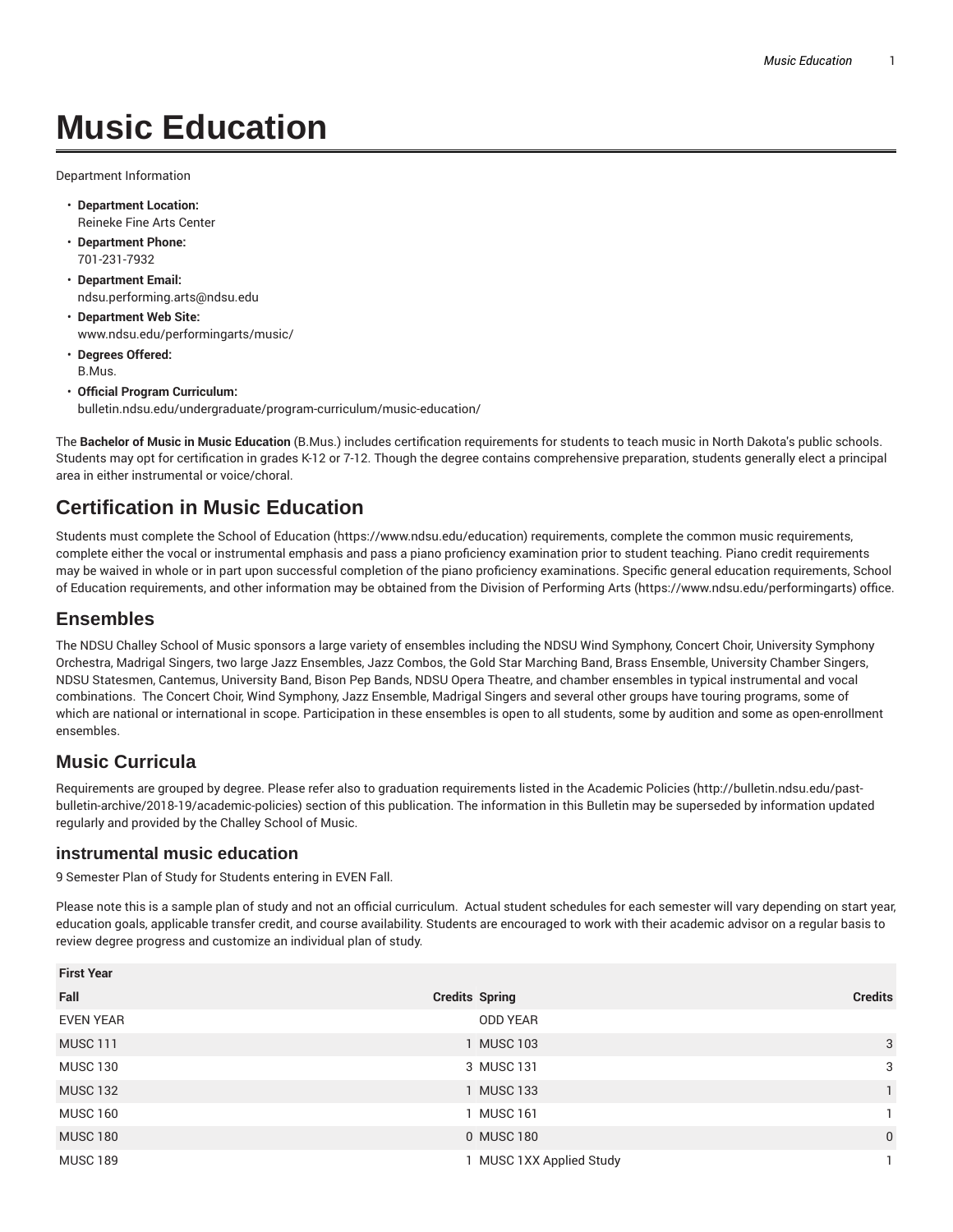| 16 |
|----|
|    |
|    |
| 3  |
| 3  |
|    |
|    |

| <b>Second Year</b>          |                                     |                |
|-----------------------------|-------------------------------------|----------------|
| Fall                        | <b>Credits Spring</b>               | <b>Credits</b> |
| <b>ODD YEAR</b>             | <b>EVEN YEAR</b>                    |                |
| <b>MUSC 111</b>             | 1 MUSC 163                          | 2              |
| <b>MUSC 180</b>             | 0 MUSC 180                          | $\mathbf 0$    |
| <b>MUSC 230</b>             | 3 MUSC 231                          | 3              |
| <b>MUSC 232</b>             | <b>MUSC 233</b>                     |                |
| <b>MUSC 260</b>             | 1 MUSC 261                          |                |
| MUSC 2XX Applied Study      | 1 MUSC 2XX Applied Study            |                |
| <b>EDUC 321</b>             | 3 MUSC 3XX Band                     |                |
| Science & Technology Gen Ed | 3 EDUC 322                          | 3              |
| COMM <sub>110</sub>         | 3 Science & Technology w/lab Gen Ed | $\overline{4}$ |
|                             | 16                                  | 16             |

| <b>Third Year</b>      |                                                              |                |
|------------------------|--------------------------------------------------------------|----------------|
| Fall                   | <b>Credits Spring</b>                                        | <b>Credits</b> |
| <b>EVEN YEAR</b>       | <b>ODD YEAR</b>                                              |                |
| <b>MUSC 180</b>        | 0 MUSC 341                                                   | 3              |
| <b>MUSC 250</b>        | 2 MUSC 351                                                   | 2              |
| <b>MUSC 340</b>        | 3 MUSC 354                                                   | 2              |
| <b>MUSC 353</b>        | 2 MUSC 359                                                   | 2              |
| <b>MUSC 357</b>        | 2 MUSC 3XX Applied Study                                     |                |
| <b>MUSC 482</b>        | 2 MUSC 3XX Band                                              |                |
| MUSC 3XX Applied Study | 1 MUSC 1XX Minor Ens.                                        |                |
| MUSC 3XX Band          | 1 Social & Behavioral Sciences/<br>Cultural Diversity Gen Ed | 3              |
| <b>EDUC 451</b>        | 3 EDUC 486                                                   | 3              |
|                        | 16                                                           | 18             |

| <b>Fourth Year</b>     |                                 |                |
|------------------------|---------------------------------|----------------|
| Fall                   | <b>Credits Spring</b>           | <b>Credits</b> |
| <b>ODD YEAR</b>        | <b>EVEN YEAR</b>                |                |
| <b>MUSC 331</b>        | 2 MUSC 480                      |                |
| <b>MUSC 344</b>        | 2 MUSC 3XX Band                 |                |
| <b>MUSC 349</b>        | 2 MUSC 483                      | 2              |
| <b>MUSC 352</b>        | 2 EDUC 489                      | 3              |
| <b>MUSC 355</b>        | 2 Science & Technology Gen Ed   | 3              |
| <b>MUSC 385</b>        | 3 Quantitative Reasoning Gen Ed | 3              |
| <b>MUSC 481</b>        | 2 ENGL 323                      | 3              |
| MUSC 4XX Applied Study | 1 Wellness Gen Ed               | $\overline{2}$ |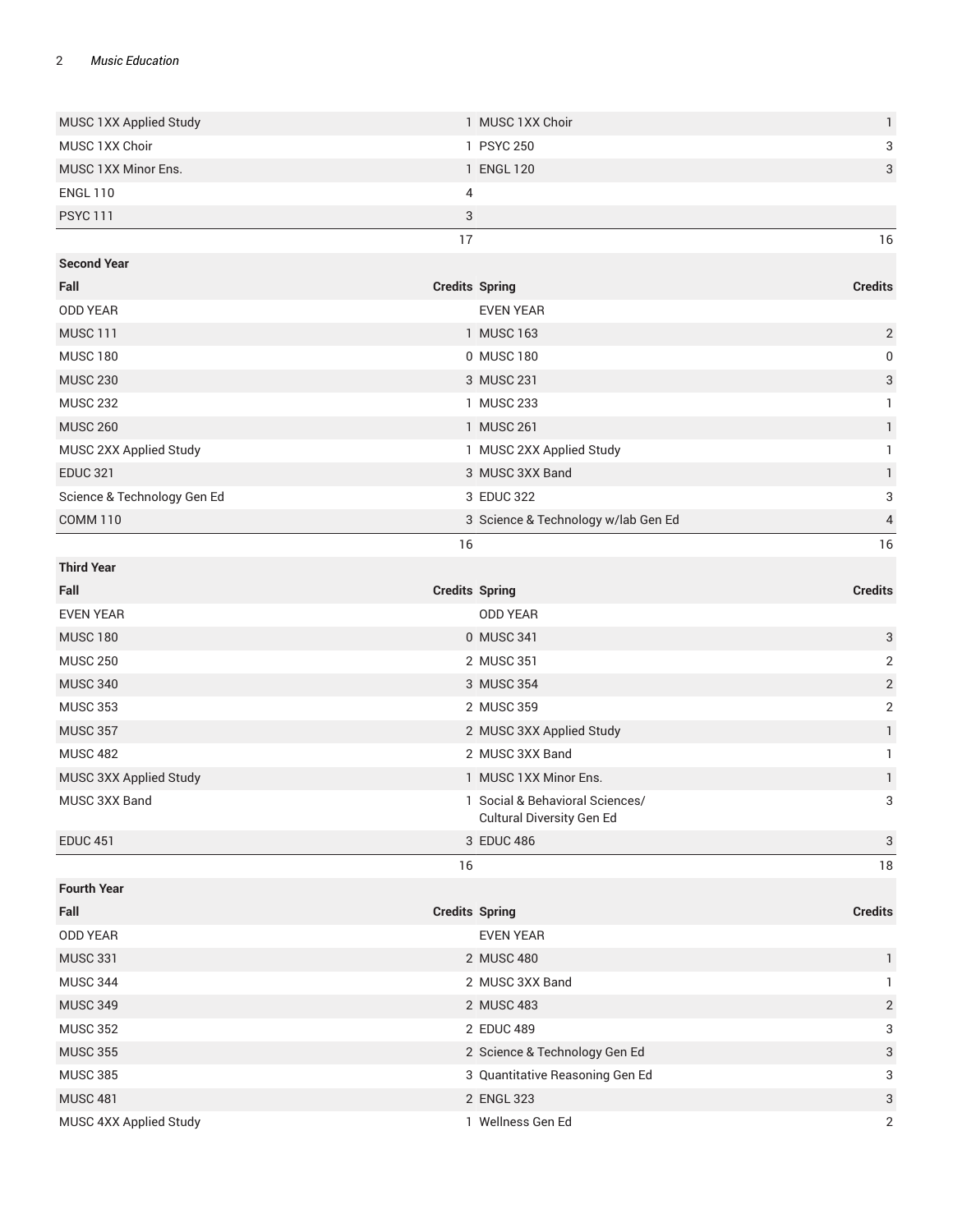| MUSC 3XX Band     |                |    |
|-------------------|----------------|----|
|                   | 17             | 18 |
| <b>Fifth Year</b> |                |    |
| Fall              | <b>Credits</b> |    |
| <b>EVEN YEAR</b>  |                |    |
| <b>EDUC 485</b>   |                |    |
| <b>EDUC 487</b>   | 9              |    |
| <b>EDUC 488</b>   | 3              |    |
|                   | 13             |    |

Total Credits: 147

9 Semester Plan of Study for Students entering in ODD Fall.

| <b>First Year</b>           |                                     |                           |
|-----------------------------|-------------------------------------|---------------------------|
| Fall                        | <b>Credits Spring</b>               | <b>Credits</b>            |
| <b>ODD YEAR</b>             | <b>EVEN YEAR</b>                    |                           |
| <b>MUSC 111</b>             | 1 MUSC 103                          | $\ensuremath{\mathsf{3}}$ |
| <b>MUSC 130</b>             | 3 MUSC 131                          | 3                         |
| <b>MUSC 132</b>             | 1 MUSC 133                          | $\mathbf{1}$              |
| <b>MUSC 160</b>             | 1 MUSC 161                          | $\mathbf{1}$              |
| <b>MUSC 180</b>             | 0 MUSC 180                          | $\boldsymbol{0}$          |
| <b>MUSC 189</b>             | 1 MUSC 1XX Applied Study            | $\mathbf{1}$              |
| MUSC 1XX Applied Study      | 1 MUSC 1XX Choir                    | $\mathbf{1}$              |
| MUSC 1XX Choir              | 1 PSYC 250                          | 3                         |
| MUSC 1XX Minor Ens.         | 1 ENGL 120                          | 3                         |
| <b>ENGL 110</b>             | $\overline{4}$                      |                           |
| <b>PSYC 111</b>             | 3                                   |                           |
|                             | 17                                  | 16                        |
| <b>Second Year</b>          |                                     |                           |
| Fall                        | <b>Credits Spring</b>               | <b>Credits</b>            |
| <b>MUSC 111</b>             | 1 MUSC 163                          | $\sqrt{2}$                |
| <b>MUSC 180</b>             | 0 MUSC 180                          | $\pmb{0}$                 |
| <b>MUSC 230</b>             | 3 MUSC 231                          | 3                         |
| <b>MUSC 232</b>             | 1 MUSC 233                          | $\mathbf{1}$              |
| <b>MUSC 260</b>             | 1 MUSC 261                          | $\mathbf{1}$              |
| MUSC 2XX Applied Study      | 1 MUSC 2XX Applied Study            | $\mathbf{1}$              |
| Science & Technology Gen Ed | 3 MUSC 3XX Band                     | $\mathbf{1}$              |
| <b>COMM 110</b>             | 3 EDUC 322                          | $\ensuremath{\mathsf{3}}$ |
| <b>EDUC 321</b>             | 3 Science & Technology w/lab Gen Ed | 4                         |
|                             | 16                                  | 16                        |
| <b>Third Year</b>           |                                     |                           |
| Fall                        | <b>Credits Spring</b>               | <b>Credits</b>            |
| <b>ODD YEAR</b>             | <b>EVEN YEAR</b>                    |                           |
| <b>MUSC 180</b>             | 0 MUSC 341                          | 3                         |
| <b>MUSC 250</b>             | 2 MUSC 351                          | 2                         |
| <b>MUSC 331</b>             | 2 MUSC 354                          | $\sqrt{2}$                |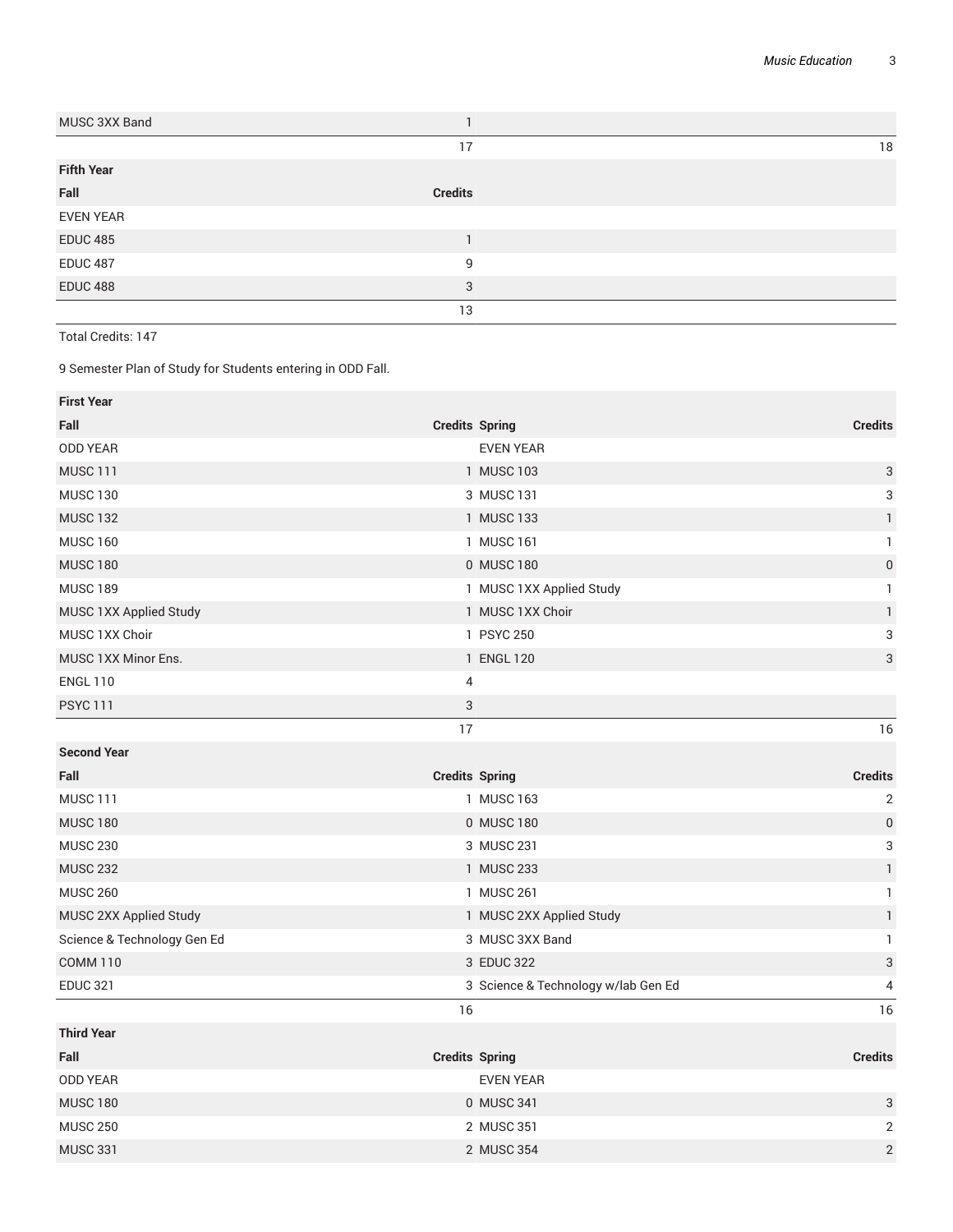| <b>MUSC 340</b>        |                       | 3 MUSC 359                                                 | $\sqrt{2}$                |
|------------------------|-----------------------|------------------------------------------------------------|---------------------------|
| <b>MUSC 344</b>        |                       | 2 MUSC 3XX Applied Study                                   | $\mathbf{1}$              |
| <b>MUSC 353</b>        |                       | 2 MUSC 3XX Band                                            | $\mathbf{1}$              |
| <b>MUSC 482</b>        |                       | 2 MUSC 1XX Minor Ens.                                      | $\mathbf{1}$              |
| MUSC 3XX Applied Study |                       | 1 Social & Behavioral Science/Cultural<br>Diversity Gen Ed | 3                         |
| MUSC 3XX Band          |                       | 1 EDUC 486                                                 | 3                         |
| <b>EDUC 451</b>        | 3                     |                                                            |                           |
|                        | 18                    |                                                            | $18\,$                    |
| <b>Fourth Year</b>     |                       |                                                            |                           |
| Fall                   | <b>Credits Spring</b> |                                                            | <b>Credits</b>            |
| <b>ODD YEAR</b>        |                       | <b>EVEN YEAR</b>                                           |                           |
| <b>MUSC 349</b>        |                       | 2 MUSC 480                                                 | $\mathbf{1}$              |
| <b>MUSC 352</b>        |                       | 2 MUSC 3XX Band                                            | $\mathbf{1}$              |
| <b>MUSC 355</b>        |                       | 2 MUSC 483                                                 | $\mathbf{2}$              |
| <b>MUSC 357</b>        |                       | 2 EDUC 489                                                 | $\ensuremath{\mathsf{3}}$ |
| <b>MUSC 385</b>        |                       | 3 Science & Technology Gen Ed                              | $\ensuremath{\mathsf{3}}$ |
| <b>MUSC 482</b>        |                       | 2 Quantitative Reasoning Gen Ed                            | 3                         |
| MUSC 4XX Applied Study |                       | 1 ENGL 323                                                 | $\ensuremath{\mathsf{3}}$ |
| MUSC 3XX Band          | $\mathbf{1}$          |                                                            |                           |
| Wellness Gen Ed        | 2                     |                                                            |                           |
|                        | 17                    |                                                            | 16                        |
| <b>Fifth Year</b>      |                       |                                                            |                           |
| Fall                   | <b>Credits</b>        |                                                            |                           |
| <b>EVEN YEAR</b>       |                       |                                                            |                           |
| <b>EDUC 485</b>        | $\mathbf{1}$          |                                                            |                           |
| <b>EDUC 487</b>        | 9                     |                                                            |                           |
| <b>EDUC 488</b>        | 3                     |                                                            |                           |
|                        | 13                    |                                                            |                           |

Total Credits: 147

### **vocal music education**

9 Semester Plan of Study for Students entering in ODD Fall.

Please note this is a sample plan of study and not an official curriculum. Actual student schedules for each semester will vary depending on start year, education goals, applicable transfer credit, and course availability. Students are encouraged to work with their academic advisor on a regular basis to review degree progress and customize an individual plan of study.

| Freshman        |                       |                |
|-----------------|-----------------------|----------------|
| Fall            | <b>Credits Spring</b> | <b>Credits</b> |
| <b>ODD YEAR</b> | <b>EVEN YEAR</b>      |                |
| MUSC 112 or 111 | 1 MUSC 103            | $\mathbf{3}$   |
| <b>MUSC 130</b> | 3 MUSC 131            | 3              |
| <b>MUSC 132</b> | 1 MUSC 133            | $\mathbf{1}$   |
| <b>MUSC 160</b> | 1 MUSC 161            |                |
| <b>MUSC 167</b> | 1 MUSC 167            |                |
| <b>MUSC 174</b> | 1 MUSC 175            |                |
| <b>MUSC 180</b> | 0 MUSC 180            | $\mathbf 0$    |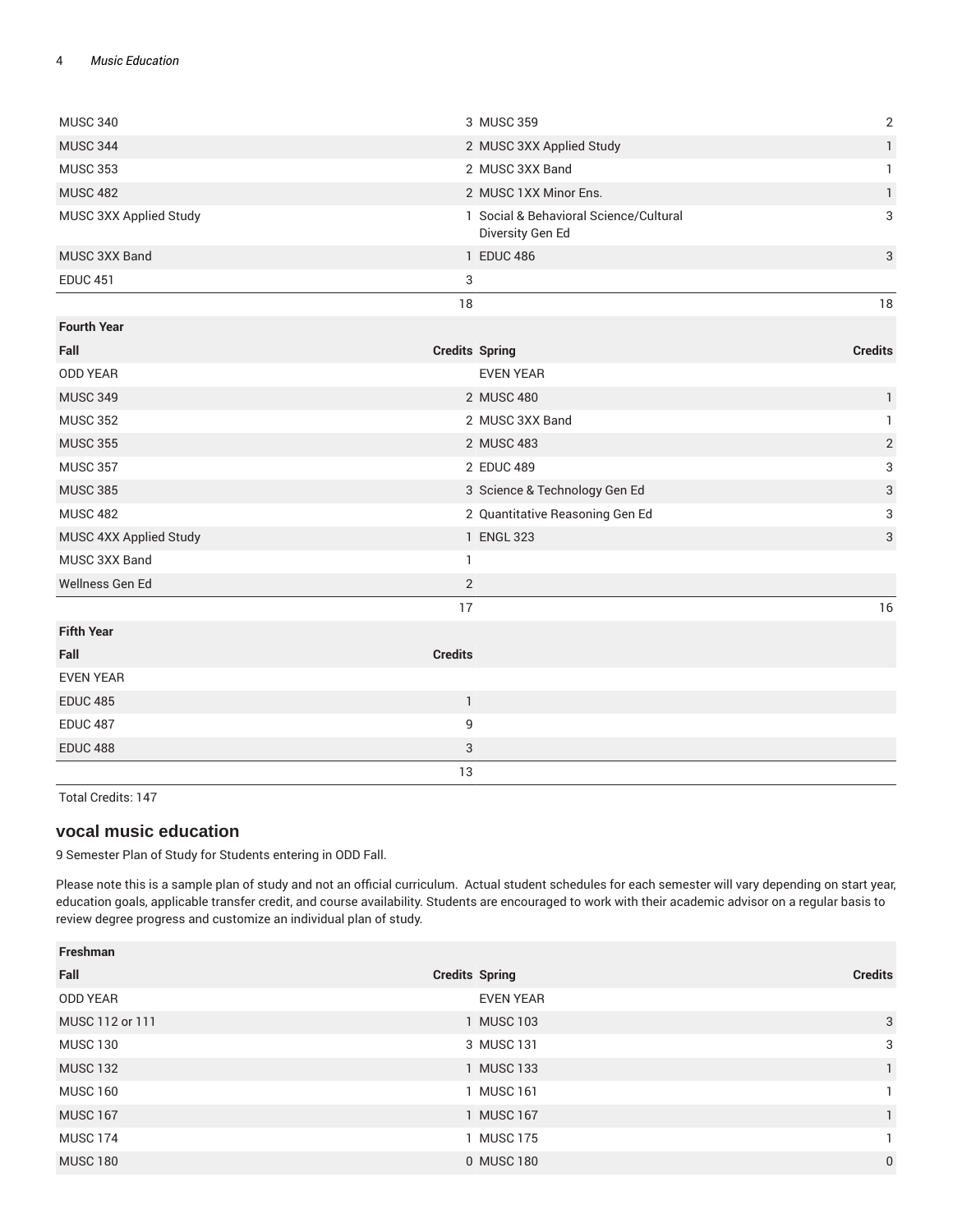| <b>MUSC 189</b>             | 1 MUSC 1XX Choir                                           | $\mathbf{1}$              |
|-----------------------------|------------------------------------------------------------|---------------------------|
| MUSC 1XX Choir              | 1 ENGL 120                                                 | 3                         |
| <b>ENGL 110</b>             | 4 Wellness Gen Ed                                          | $\overline{2}$            |
| <b>COMM 110</b>             | 3                                                          |                           |
|                             | 17                                                         | 16                        |
| Sophomore                   |                                                            |                           |
| Fall                        | <b>Credits Spring</b>                                      | <b>Credits</b>            |
| <b>EVEN YEAR</b>            | <b>ODD YEAR</b>                                            |                           |
| <b>MUSC 180</b>             | 0 MUSC 112 or 111                                          | $\mathbf{1}$              |
| <b>MUSC 230</b>             | 3 MUSC 180                                                 | $\pmb{0}$                 |
| <b>MUSC 232</b>             | 1 MUSC 231                                                 | 3                         |
| <b>MUSC 260</b>             | 1 MUSC 233                                                 | 1                         |
| <b>MUSC 267</b>             | 1 MUSC 261                                                 | $\mathbf{1}$              |
| MUSC 3XX Choir              | 1 MUSC 267                                                 | 1                         |
| <b>MUSC 353</b>             | 2 MUSC 3XX Choir                                           | $\mathbf{1}$              |
| <b>EDUC 321</b>             | 3 MUSC 1XX Minor Ensemble                                  | 1                         |
| <b>PSYC 111</b>             | 3 EDUC 322                                                 | 3                         |
|                             | Science & Technology w/Lab Gen Ed                          | 4                         |
|                             | 15                                                         | 16                        |
| Junior                      |                                                            |                           |
| Fall                        | <b>Credits Spring</b>                                      | <b>Credits</b>            |
| <b>ODD YEAR</b>             | <b>EVEN YEAR</b>                                           |                           |
| <b>MUSC 180</b>             | 0 MUSC 341                                                 | 3                         |
| <b>MUSC 250</b>             | 2 MUSC 350                                                 | $\sqrt{2}$                |
| <b>MUSC 340</b>             | 3 MUSC 351                                                 | $\sqrt{2}$                |
| <b>MUSC 349</b>             | 2 MUSC 367                                                 | $\mathbf{1}$              |
| <b>MUSC 367</b>             | 1 MUSC 3XX Choir                                           | $\mathbf{1}$              |
| MUSC 3XX Choir              | 1 MUSC 3XX Minor Ensemble                                  | $\mathbf{1}$              |
| <b>MUSC 481</b>             | 2 EDUC 486                                                 | 3                         |
| <b>EDUC 451</b>             | 3 PSYC 250                                                 | 3                         |
| Science & Technology Gen Ed | 3                                                          |                           |
|                             | 17                                                         | 16                        |
| <b>Senior</b>               |                                                            |                           |
| Fall                        | <b>Credits Spring</b>                                      | <b>Credits</b>            |
| <b>EVEN YEAR</b>            | <b>ODD YEAR</b>                                            |                           |
| <b>MUSC 332</b>             | 2 MUSC 359                                                 | $\overline{2}$            |
| <b>MUSC 352</b>             | 2 MUSC 480                                                 | $\mathbf{1}$              |
| <b>MUSC 355</b>             | 2 MUSC 483                                                 | $\overline{2}$            |
| <b>MUSC 385</b>             | 3 EDUC 489                                                 | 3                         |
| <b>MUSC 467</b>             | 1 Social & Behavioral Science/Cultural<br>Diversity Gen Ed | $\ensuremath{\mathsf{3}}$ |
| <b>MUSC 482</b>             | 2 Quantitative Reasoning Gen Ed                            | 3                         |
| MUSC 3XX Choir              | 1 Science & Technology Gen Ed                              | 3                         |
| <b>ENGL 323</b>             | $\sqrt{3}$                                                 |                           |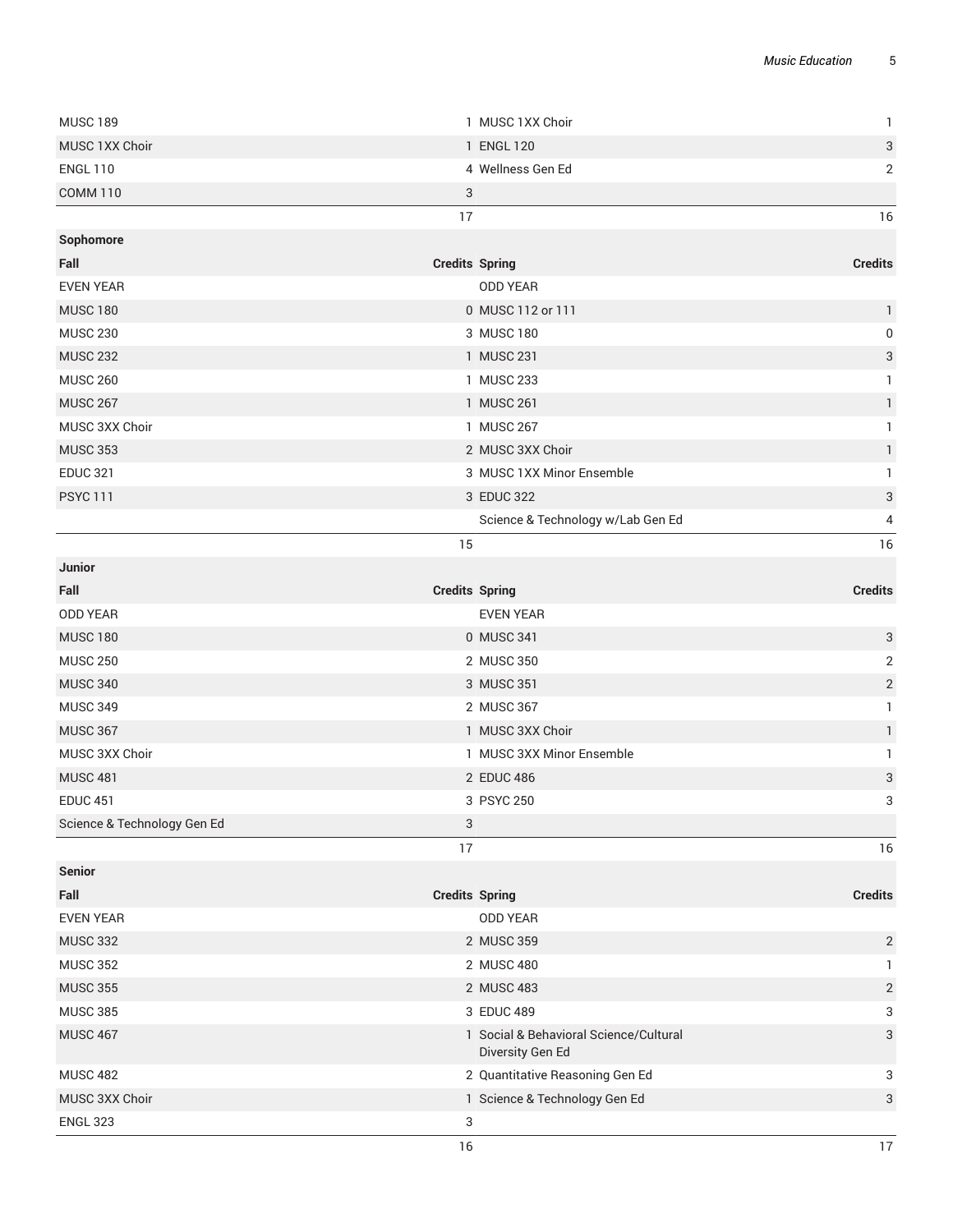| <b>Fifth Year</b> |                |
|-------------------|----------------|
| Fall              | <b>Credits</b> |
| ODD YEAR          |                |
| <b>EDUC 485</b>   |                |
| <b>EDUC 487</b>   | 9              |
| <b>EDUC 488</b>   | 3              |
|                   | 13             |

Total Credits: 143

9 Semester Plan of Study for Students entering in EVEN Fall.

| Freshman         |                                   |                           |
|------------------|-----------------------------------|---------------------------|
| Fall             | <b>Credits Spring</b>             | <b>Credits</b>            |
| <b>EVEN YEAR</b> | <b>ODD YEAR</b>                   |                           |
| <b>MUSC 112</b>  | 1 MUSC 103                        | $\ensuremath{\mathsf{3}}$ |
| <b>MUSC 130</b>  | 3 MUSC 131                        | 3                         |
| <b>MUSC 132</b>  | 1 MUSC 133                        | $\mathbf{1}$              |
| <b>MUSC 160</b>  | 1 MUSC 161                        | $\mathbf{1}$              |
| <b>MUSC 167</b>  | 1 MUSC 167                        | $\mathbf{1}$              |
| <b>MUSC 174</b>  | 1 MUSC 175                        | $\mathbf{1}$              |
| <b>MUSC 180</b>  | 0 MUSC 180                        | $\boldsymbol{0}$          |
| <b>MUSC 189</b>  | 1 MUSC 3XX Choir                  | $\mathbf{1}$              |
| MUSC 3XX Choir   | 1 ENGL 120                        | $\sqrt{3}$                |
| <b>ENGL 110</b>  | 4 Wellness Gen Ed                 | $\overline{2}$            |
| <b>COMM 110</b>  | $\ensuremath{\mathsf{3}}$         |                           |
|                  | 17                                | 16                        |
| Sophomore        |                                   |                           |
| Fall             | <b>Credits Spring</b>             | <b>Credits</b>            |
| <b>ODD YEAR</b>  | <b>EVEN YEAR</b>                  |                           |
| <b>MUSC 180</b>  | 0 MUSC 112 or 111                 | $\mathbf{1}$              |
| <b>MUSC 230</b>  | 3 MUSC 180                        | $\boldsymbol{0}$          |
| <b>MUSC 232</b>  | 1 MUSC 231                        | $\sqrt{3}$                |
| <b>MUSC 260</b>  | 1 MUSC 233                        | $\mathbf{1}$              |
| <b>MUSC 267</b>  | 1 MUSC 261                        | $\mathbf{1}$              |
| MUSC 3XX Choir   | 1 MUSC 267                        | $\mathbf{1}$              |
| <b>MUSC 353</b>  | 2 MUSC 3XX Choir                  | $\mathbf{1}$              |
| <b>EDUC 321</b>  | 3 MUSC 1XX Minor Ensemble         | $\mathbf{1}$              |
| <b>PSYC 111</b>  | 3 EDUC 322                        | $\sqrt{3}$                |
|                  | Science & Technology w/lab Gen Ed | 4                         |
|                  | 15                                | 16                        |
| Junior           |                                   |                           |
| Fall             | <b>Credits Spring</b>             | <b>Credits</b>            |
| <b>EVEN YEAR</b> | <b>ODD YEAR</b>                   |                           |
| <b>MUSC 180</b>  | 0 MUSC 341                        | $\ensuremath{\mathsf{3}}$ |
| <b>MUSC 250</b>  | 2 MUSC 351                        | $\overline{2}$            |
| <b>MUSC 340</b>  | 3 MUSC 367                        | $\mathbf{1}$              |